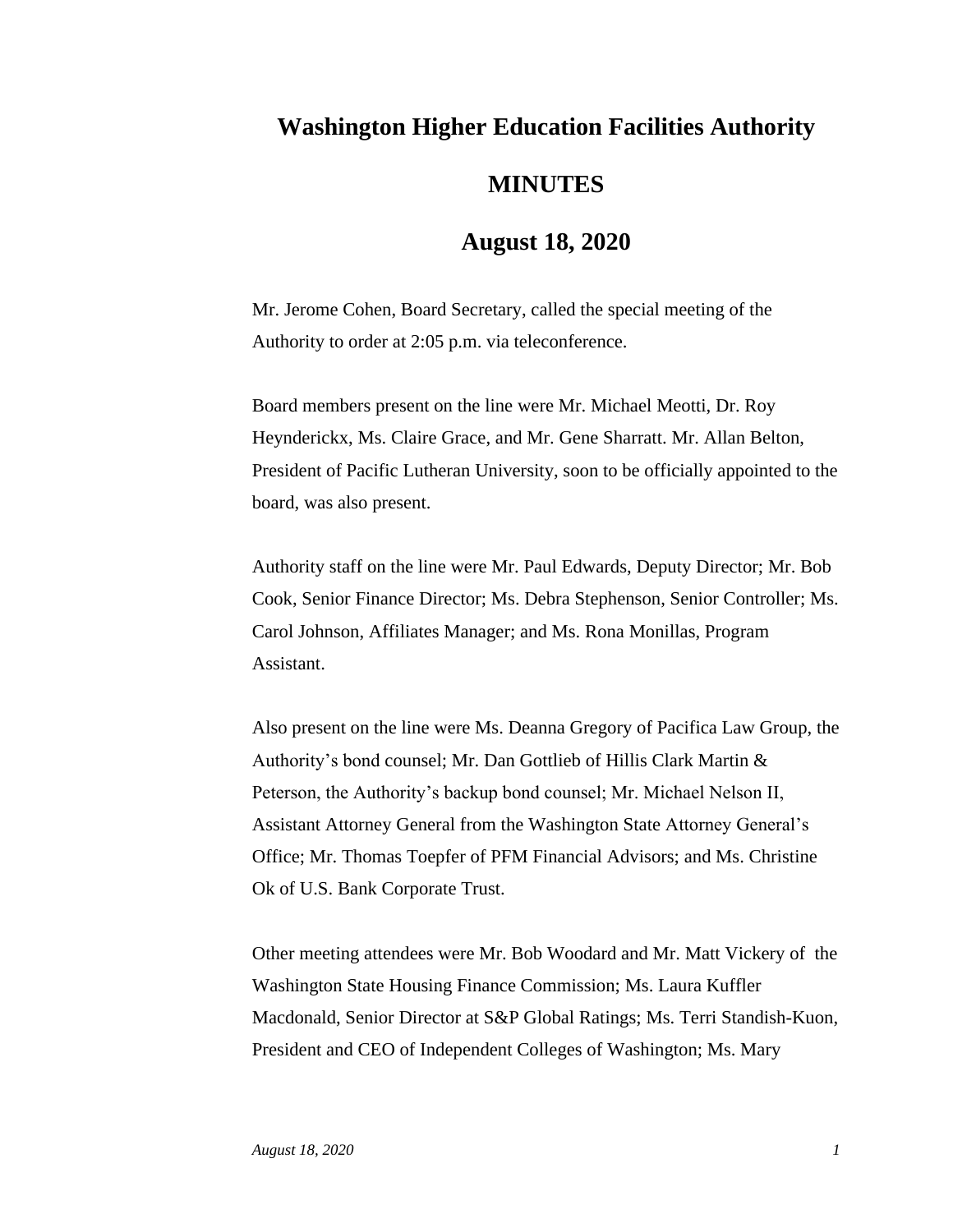|                                                               | Chikwinya, Director of Higher Education to Lt. Governor Cyrus Habib; and<br>Mr. Brian Jones of Bank of America.                                                                                                                                                                              |
|---------------------------------------------------------------|----------------------------------------------------------------------------------------------------------------------------------------------------------------------------------------------------------------------------------------------------------------------------------------------|
| Approval of the<br><b>Minutes</b>                             | Mr. Cohen asked for a motion to approve the minutes of the meeting held on<br>May 8, 2020. Ms. Grace made the motion, and it was seconded by Mr. Meotti.<br>The minutes were approved unanimously with one abstention.                                                                       |
| <b>Consider and Act</b><br>on Staff<br>Recommendation         | Mr. Cohen introduced Mr. Edwards to present staff recommendations<br>regarding the selection of the Authority's roster of financial advisors.                                                                                                                                                |
| <b>Regarding Selection</b><br>of Financial<br><b>Advisors</b> | Mr. Edwards stated that current contracts with Baker Tilly Municipal<br>Advisors, LLC and PFM Financial Advisors LLC expire on August 31, 2020.<br>He proceeded with the outline of the RFP process and added that participants<br>have been informed of staff recommendations to the board. |
|                                                               | Mr. Edwards concluded that staff recommends continuing to contract for<br>financial advisory services with Baker Tilly Municipal Advisors, LLC and<br>PFM Financial Advisors LLC for an initial term of two years with options to<br>extend for up to a total of five years.                 |
|                                                               | Mr. Cohen asked for a motion to accept staff recommendations regarding<br>selection of the Authority's roster of financial advisors. Mr. Meotti made the<br>motion and it was seconded by Dr. Sharratt. The motion was approved<br>unanimously, 5-0.                                         |
| <b>Action Item:</b><br><b>Acceptance of</b><br>the Financial  | Mr. Cohen asked Mr. Cook to present the financial statement for<br>consideration.                                                                                                                                                                                                            |
| <b>Statement</b>                                              | Mr. Cook stated that the unaudited financial statement for the period ending<br>June 30, 2020, shows assets of just over \$1.36 million and approximately<br>\$80,000 of liabilities, leaving just over \$1.28 million in net assets. He added                                               |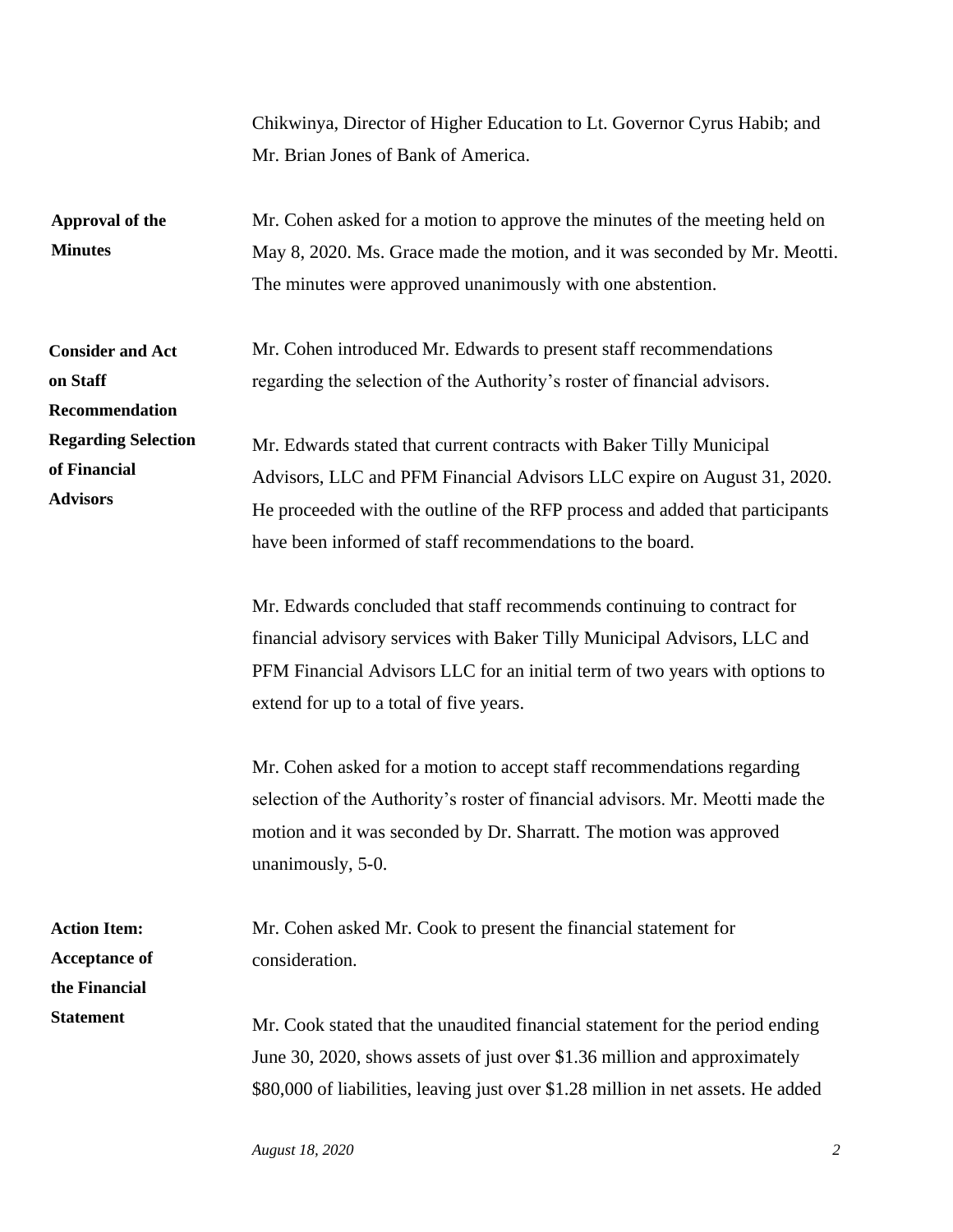that current year to date unrestricted revenue was approximately \$680,000. Mr. Cook said that expenses to date are approximately \$380,000, leaving a net income of about \$300,000. Ms. Grace moved the acceptance of the financial statements, and it was seconded by Mr. Meotti. The motion was approved unanimously, 5-0. Mr. Cohen then asked Mr. Cook to present the invoice for services. Mr. Cook stated that the invoice from the Commission for April 1, 2020 through June 30, 2020 has been reviewed and approved for payment by the Treasurer, Ms. Grace. Mr. Cohen introduced Mr. Meotti to present the Washington Student Achievement Council (WSAC) update. Mr. Meotti talked about the state's decline in the enrollment at colleges in the spring of 2020. Mr. Meotti stated that higher education and many other institutions are hoping to reopen in the fall in a constrained capacity. He added that many higher education institutions in the state and around the country have gravitated to a much lower capacity – teaching every course online except for hands-on clinical laboratory and experiential settings. Mr. Meotti explained that campuses across the state have different cultures and settings and that it is not going to look the same for everyone, particularly for smaller colleges. Ms. Grace asked about the set-up of in-person learning for various laboratories. Mr. Meotti said that there are no strict rules for the in-person learning. He said that the clinical programs are more likely to be healthcare programs which have to operate according to health and safety guidelines and requirements such as wearing of masks, physical distancing, and deep **Invoice for Services Washington Student Achievement Council Update**

cleaning of work areas.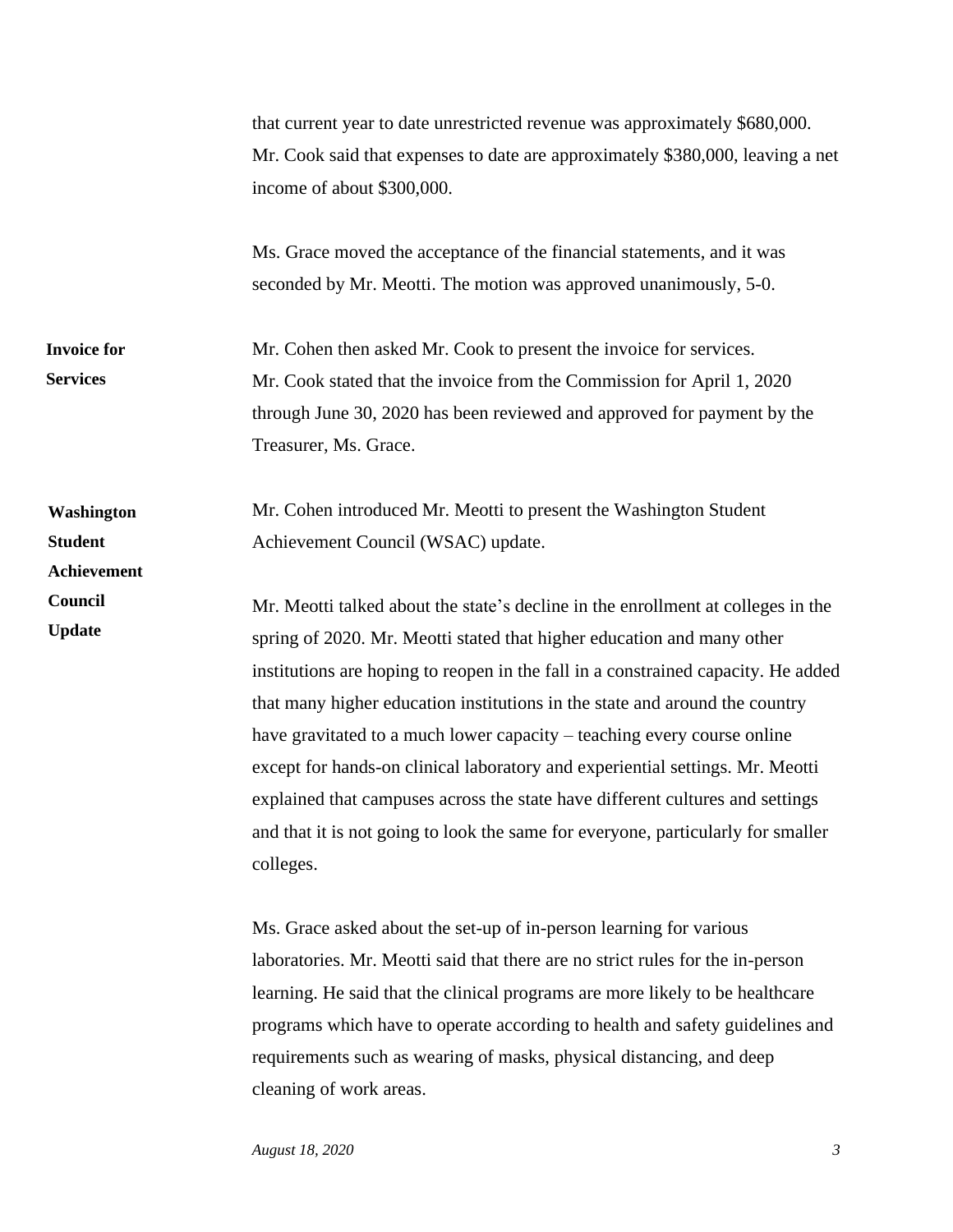Dr. Sharratt inquired about impact of the decline in enrollment on the Authority's member colleges and universities and their bond ratings. Mr. Cook said that schools that have their own bond ratings will potentially be affected, and that the Authority is concerned but has no control over these ratings. Dr. Sharratt said that he appreciates that the Authority waived the fees to help its member institutions.

Dr. Sharratt inquired about how many of the Authority's member institutions will reopen this fall. Ms. Standish-Kuon said that Seattle University, Whitman College, and University of Puget Sound will operate largely remotely. The remaining campuses are offering a very detailed set of remote hybrid or blended courses as well as some number of in-person face to face courses with reduced density.

Mr. Cohen introduced Ms. Macdonald from Standard & Poor's to update the board about the higher education sector. **Rating Agency Update**

> Ms. Macdonald stated that in April, Standard and Poor's changed its outlook on all sectors to negative. She said that this change reflected S&P's expectations of a sharp decline in the economy, uncertainties with the spread of COVID-19 and timing of the economy's recovery. She added that S&P was one of the few groups that put a negative outlook on the higher education sector prior to COVID-19. This was mainly due to the competitive nature of this sector.

Ms. Macdonald showed a graph of U.S. higher education rating distributions. She said that the ratings range from AAA to BB. They rate 286 private institutions and 148 public institutions. She added that the higher education sector is a highly rated sector.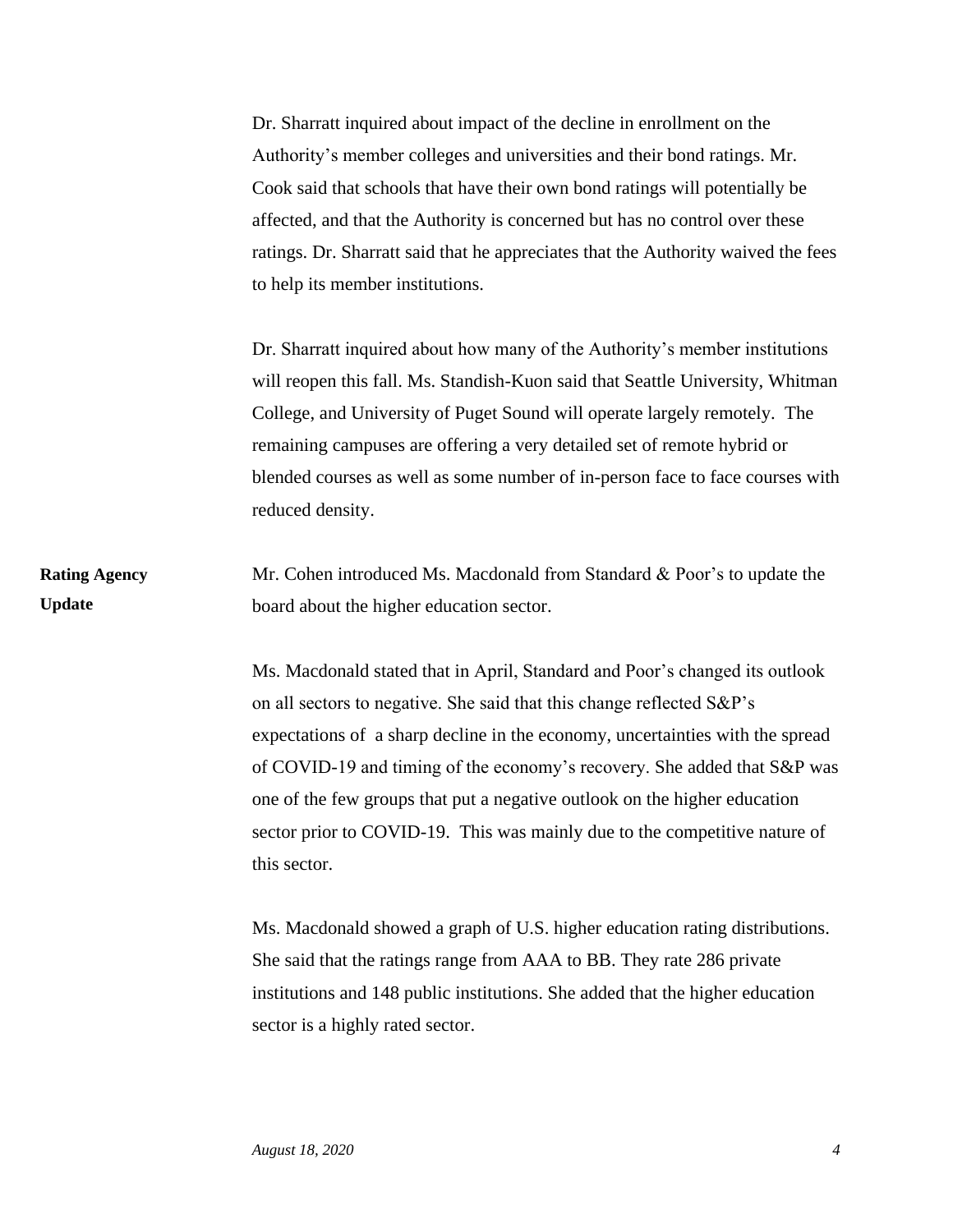Ms. Macdonald said that international enrollment has been declining in some regions in the U.S. with increasing competition with Canada, the United Kingdom, and Australia. She added that recent immigration policy directives added pressure to international enrollment.

Ms. Macdonald reported that while state operating appropriations have increased, state funding is still lower than it was prior to 2008. She added that higher education budget projections for fiscal year 2020 have decreased between 5% - 18% and are projected to be 5% - 30% lower for fiscal year 2021. Ms. Macdonald stated that higher education public institutions are expecting material cuts and increased operating expenses.

Mr. Cohen introduced Mr. Toepfer to present the market update. **Market Update**

> Mr. Toepfer gave an overview of the market in March and said that economic behavior changed dramatically. He added that gross domestic product dropped about 30% in July.

> Mr. Toepfer stated the interest rates are relatively low at this time and that the Federal Reserve is keeping the policy of near zero interest rates to support the economy.

Mr. Toepfer gave details on the recently released HEALS Act, a GOP sponsored Senate economic stimulus proposal. He added that it includes a relief package for institutions of higher education to offset lost revenue.

Mr. Toepfer presented a graph showing the change in AAA rated tax-exempt debt. He added that the volatility for tax-exempt rates was more severe compared to taxable rates. He further added that high grade issuers with strong credits can borrow at very advantageous rates.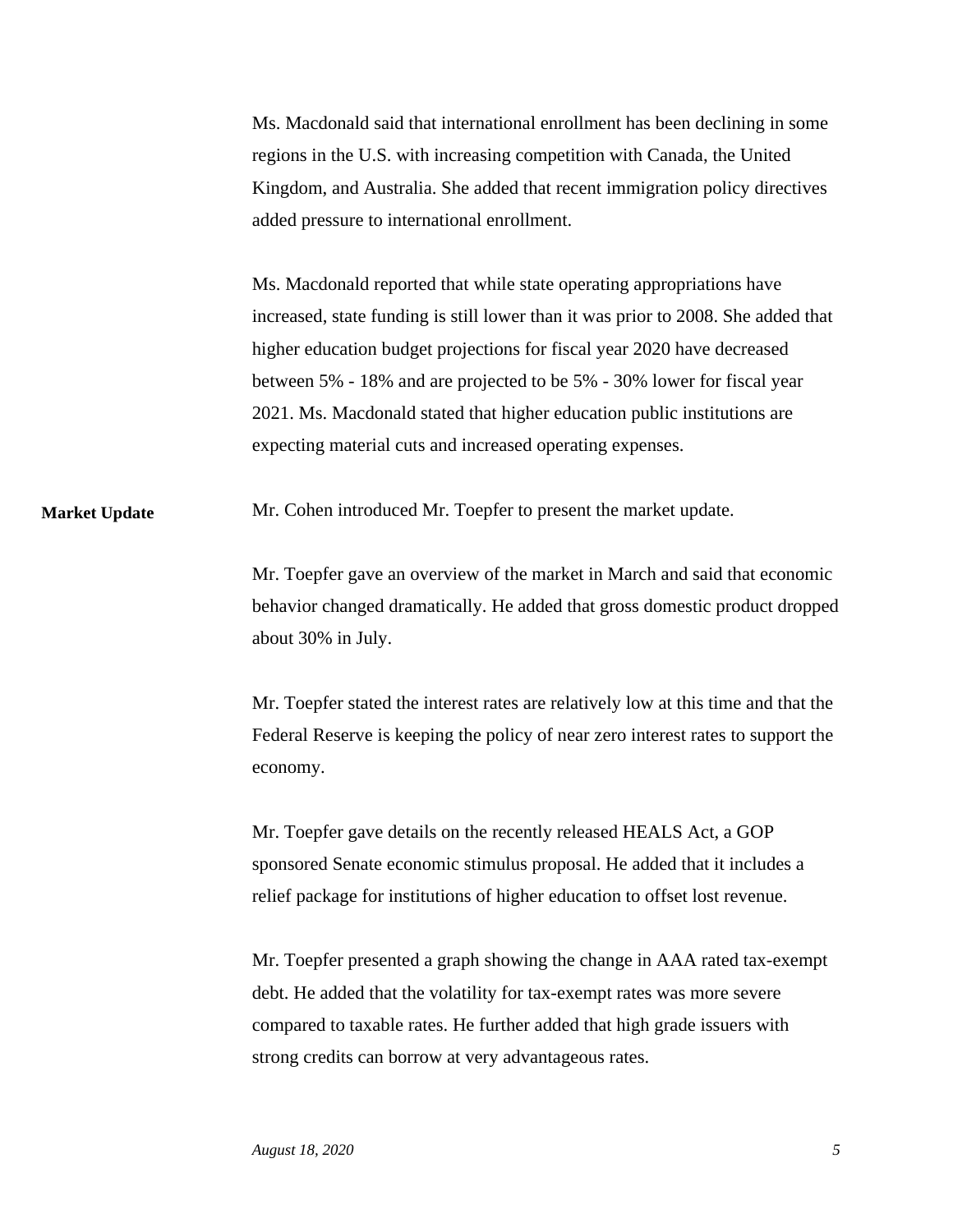| Mr. Toepfer stated that issuance volume for January and February this year is<br>higher than the previous years because interest rates were attractive. At that<br>point concerns about COVID-19 had not materialized yet. He added that<br>market supply in June and July was large as high-grade universities took<br>advantage of low interest rates.                                                                                                                                                                                                                                    |
|---------------------------------------------------------------------------------------------------------------------------------------------------------------------------------------------------------------------------------------------------------------------------------------------------------------------------------------------------------------------------------------------------------------------------------------------------------------------------------------------------------------------------------------------------------------------------------------------|
| Mr. Cohen asked Mr. Edwards to present the Bond Issue Status Report.                                                                                                                                                                                                                                                                                                                                                                                                                                                                                                                        |
| Mr. Edwards highlighted that the Authority completed four bond issues for<br>2020 fiscal year totaling \$196,180,000 with total estimated Present Value<br>(PV) savings of \$4.9 million.                                                                                                                                                                                                                                                                                                                                                                                                   |
| Mr. Edwards stated that a potential bond issue for Pacific Northwest<br>University of Health Sciences is still on the radar.                                                                                                                                                                                                                                                                                                                                                                                                                                                                |
| Mr. Edwards said that the Authority completed one bond issue for the current<br>fiscal year totaling \$60 million with PV savings of \$2.3 million.                                                                                                                                                                                                                                                                                                                                                                                                                                         |
| Mr. Cohen then asked Mr. Edwards to present the Executive Director's report<br>on behalf of Mr. Steve Walker.                                                                                                                                                                                                                                                                                                                                                                                                                                                                               |
| Mr. Edwards presented a press release about Pacific Lutheran University's<br>new Plus Year program. Mr. Belton explained how the University came up<br>with the idea of offering free tuition for one additional year after graduation.<br>He shared that this program will also allow their graduate students to earn<br>continuing education credits once they complete their graduate degree. He<br>said the program will not forgo planned revenue in any significant way and<br>added that their registration went up significantly, exceeding their enrollment<br>goal for this year. |
|                                                                                                                                                                                                                                                                                                                                                                                                                                                                                                                                                                                             |